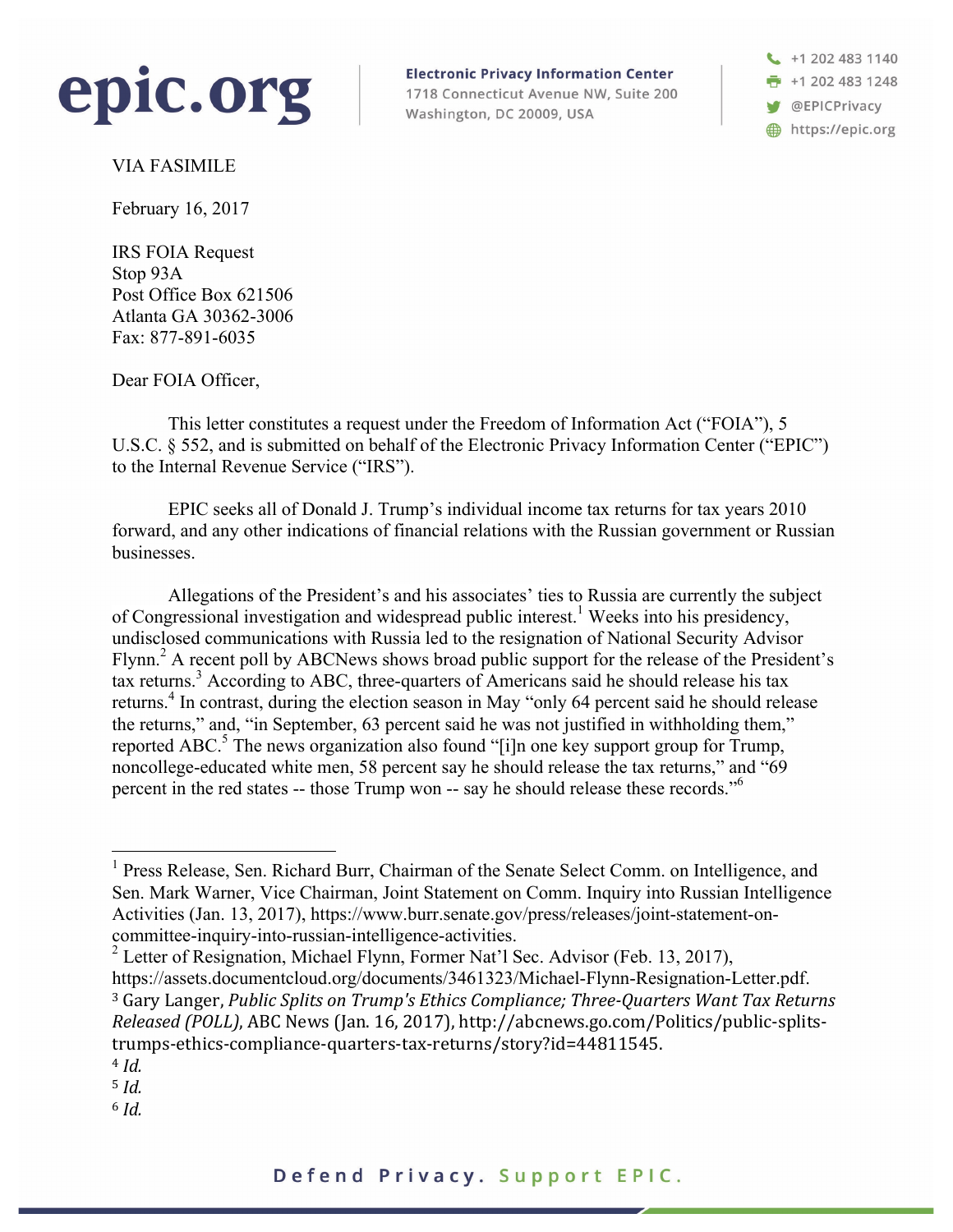Nonetheless, going against long-standing tradition of U.S. presidents, the President has refused to publicly release his tax returns to clarify his international ties.<sup>7</sup>

At no time in American history has a stronger claim been presented to the IRS for the public release of private tax records. If the Freedom of Information Act means anything, it means that the American public has the right to know whether records exist in a federal agency that reveal the US president has financial dealings with a foreign adversary.

Against this backdrop of widespread public interest in disclosure, a diminished expectation of privacy for Presidential candidates in the privacy of their tax records, the unique concern of a President's potential business dealings with foreign countries with interests adverse to those of the United States, and the purpose of the FOIA, EPIC seeks public disclosure of the above tax records.

## Request for "News Media" Fee Status and Fee Waiver

EPIC is a "representative of the news media" for fee classification purposes. *EPIC v. Dep't of Def.*, 241 F. Supp. 2d 5 (D.D.C. 2003). Based on EPIC's status as a "news media" requester, EPIC is entitled to receive the requested record with only duplication fees assessed. 5 U.S.C. §  $552(a)(4)(A)(ii)(II)$ .

Further, any duplication fees should also be waived because "disclosure of the information is in the public interest because it is likely to contribute significantly to public understanding of the operations or activities of the government," and disclosure "is not primarily in the commercial interest of the requester."  $\S$  552(a)(4)(A)(iii).

First, "disclosure of the information is in the public interest because it is likely to contribute significantly to public understanding of the operations or activities of the government."  $\S$  552(a)(4)(A)(iii). The President's tax records directly concern the operations or activities of the government. They establish President's potential conflicts of interest and dealings with foreign governments. Indeed, the records are of constitutional significance; they are necessary to review the President's compliance with the Emoluments Clause of the U.S. Constitution. U.S. Const. art. 1, § 9, cl. 8. Disclosure of the records will contribute significantly to the public understanding of the President's conflicts of interest because, despite allegations of his close associates' foreign ties, the details of the President's financial dealings with foreign entities are unknown. Thus far, the President has refused to release the records, and Congressional efforts to access the records have stymied due to partisan division. $8$  Nonetheless, three quarters of Americans believe the President should release his tax returns.<sup>9</sup> Therefore,

 <sup>7</sup> Julie Hirshfeld Davis, *Trump Won't Release His Tax Returns, a Top Aide Says*, N.Y. Times (Jan. 22, 2017), https://www.nytimes.com/2017/01/22/us/politics/donald-trump-tax-returns.html. <sup>8</sup> Naomi Jagoda, *House panel voted against requesting Trump's Tax returns*, Hill (Feb. 14, 2017), http://thehill.com/policy/finance/319438-house-panel-votes-against-requesting-trumpstax-returns.

<sup>&</sup>lt;sup>9</sup> Langer, *supra* note 3.